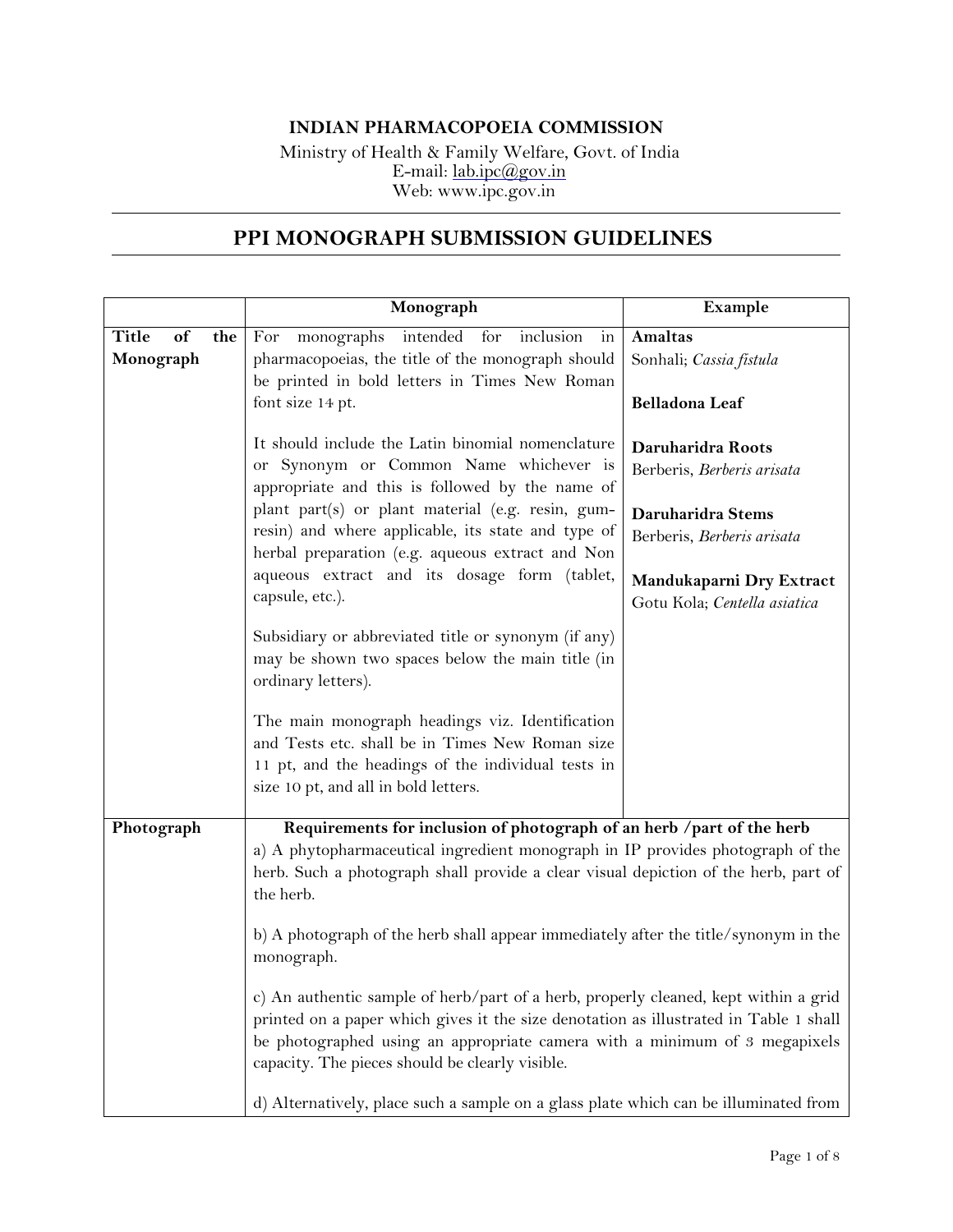| below using a suitable lamp and photograph it from a suitable distance from the top<br>with proper focus. While doing so depending on the colour of the backgrounds like<br>butter paper, white paper, black paper etc. may be used suitably.<br>e) The photograph shall be saved and reproduced in the IP as a composite<br>photograph occupying a size of 8 x 6 cm.<br>f) Alternatively, the same may also be reproduced in such a way to cover the<br>requisite units occupying $5 \times 6$ cm and a photograph of 1 or maximum 2 single<br>units in a "close up" mode occupying 3 x 6 cm size. In no case any photograph shall<br>exceed 8 x 6 cm size. Table 1 describes the number of units of each material to be<br>taken for the photograph. |                                    | Table 1: Description of number of units of each herbal material                     |              |
|--------------------------------------------------------------------------------------------------------------------------------------------------------------------------------------------------------------------------------------------------------------------------------------------------------------------------------------------------------------------------------------------------------------------------------------------------------------------------------------------------------------------------------------------------------------------------------------------------------------------------------------------------------------------------------------------------------------------------------------------------------|------------------------------------|-------------------------------------------------------------------------------------|--------------|
| Category                                                                                                                                                                                                                                                                                                                                                                                                                                                                                                                                                                                                                                                                                                                                               | No. of Units                       | Category                                                                            | No. of Units |
| Woody and available in<br>large pieces-stem, wood,<br>and heartwood, woody<br>roots<br>(eg. Deodar, Erandmool)                                                                                                                                                                                                                                                                                                                                                                                                                                                                                                                                                                                                                                         | $4 - 6$                            | Stems and roots with<br>smaller diameters<br>Ephedra,<br>(eg.<br>Manjistha, Kutaki) | $8 - 14$     |
| Leafy and creepers cut<br>into parts<br>(eg. Bhringraj, Neem)                                                                                                                                                                                                                                                                                                                                                                                                                                                                                                                                                                                                                                                                                          | $10 - 12$                          | Style,<br>Stigma,<br>Anthers, Small Petals,<br><b>Buds</b><br>(eg. Keshar, Lavang)  | $20 - 40$    |
| <b>Fleshy Dried Rhizomes</b><br>(eg. Vidarikand, Varahi)                                                                                                                                                                                                                                                                                                                                                                                                                                                                                                                                                                                                                                                                                               | $4 - 8$                            | Minute<br>seeds<br>and<br>parts of seeds<br>(eg. Vakuchi, Isabgol)                  | More than 40 |
| Flowers, Larger Petals,<br>Small Fruits<br>Japakusum,<br>(eg.<br>Kusumphool)                                                                                                                                                                                                                                                                                                                                                                                                                                                                                                                                                                                                                                                                           | $10 - 20$                          | Resins, Gums in dried<br>form<br>(eg. Heeng, Babool)                                | $4 - 8$      |
| Bark cut into pieces<br>(eg. Arjuna, Kutaz)                                                                                                                                                                                                                                                                                                                                                                                                                                                                                                                                                                                                                                                                                                            | $3 - 8$                            | like<br>Minute<br>parts<br>epidermal hair<br>(eg. Kamela)                           | $5 - 10$     |
| Grid to be used to place the herbs for photograph (Each block is of $1 \text{ cm}^2$ )                                                                                                                                                                                                                                                                                                                                                                                                                                                                                                                                                                                                                                                                 |                                    |                                                                                     |              |
| 9<br>8<br>7<br>6<br>5<br>4<br>3<br>2<br>1<br>$\mathbf{2}$<br>$\bf{0}$<br>$\mathbf{1}$                                                                                                                                                                                                                                                                                                                                                                                                                                                                                                                                                                                                                                                                  | 3<br>5<br>$\overline{7}$<br>6<br>4 | 8<br>12<br>11                                                                       |              |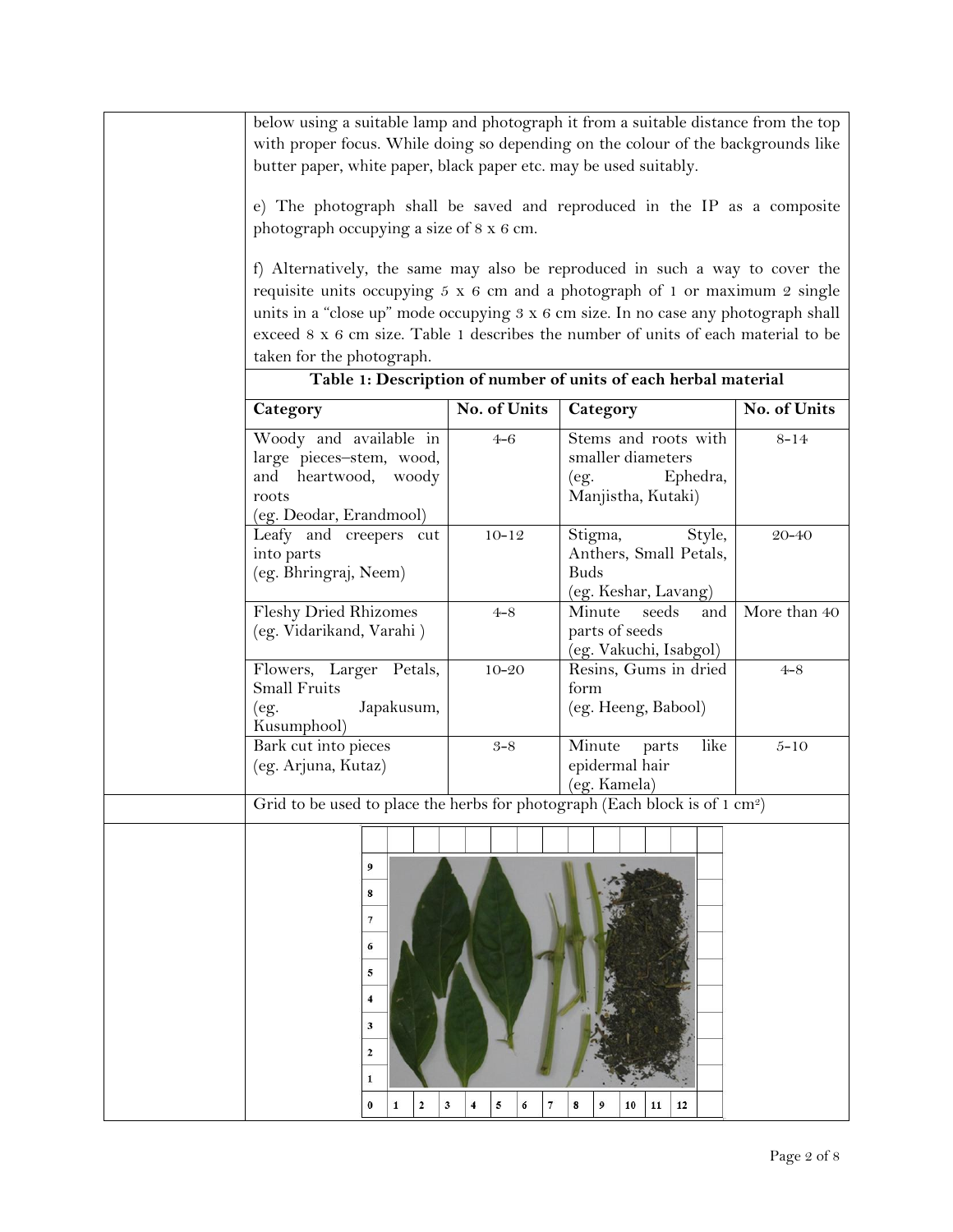| <b>Definition</b>      | Some or all of the following are usually included in       | Bael consists of dried pulp of         |
|------------------------|------------------------------------------------------------|----------------------------------------|
|                        | the definition:                                            | ripe or half ripe fruit of Aegle       |
|                        | the state of the drug: whole, fragmented,<br>٠             | marmelos<br>(Linn.)<br>Correa          |
|                        | peeled, cut, fresh or dried;                               | (Fam. Rutaceae).                       |
|                        | the complete scientific name of the plant                  |                                        |
|                        | (genus, species, subspecies, variety, author);             | Milk thistle dry extract is            |
|                        | commonly used synonyms may be mentioned;                   | obtained<br>by<br>extracting           |
|                        |                                                            | Silybum<br>marianum<br>(Linn.)         |
|                        | the part or parts of the plant used;                       | Asteraceae)<br>Gaertn.<br>(Fam.        |
|                        | where appropriate, the stage in the growth                 | fruit or seed with methanol or         |
|                        | cycle when harvesting takes place, or other                | any other suitable solvent.            |
|                        | necessary information;                                     |                                        |
|                        | wherever possible, the minimum content of at               |                                        |
|                        | least four quantifiable constituents (of them at           |                                        |
|                        | least one constituent is responsible for the               |                                        |
|                        | biological activity of the herb (bio-marker) and           |                                        |
|                        | the remaining chemical compound may known                  |                                        |
|                        | to be present in the herb even if not responsible          |                                        |
|                        | for biological activity (chemical/ analytical              |                                        |
|                        | marker).                                                   |                                        |
| <b>Statement</b><br>of | A definitive statement of the purity of the article,       | Bael contains not less than            |
| Purity                 | two spaces below Chemical name, and expressed in           | W/W<br>0.3<br>per<br>cent<br>of        |
|                        | the following manner:                                      | coumarins calculated on the            |
|                        |                                                            | dried basis as the sum of the          |
|                        | AB contains not less than X per cent of a class of         | marmelosin, scopoletin, psoralen,      |
|                        | the phytochemical constituents, calculated on the          | umbelliferone and marmesin.            |
|                        | dried basis as the sum of individual components.           |                                        |
|                        | Where, AB is the pharmacopoeial name of the                |                                        |
|                        | article and X is the lower percentage figures              |                                        |
|                        | respectively, expressed to one decimal place only.         |                                        |
|                        |                                                            |                                        |
| Category               | Category is to be given as informative part of the Amaltas |                                        |
|                        | drug.                                                      | Purgative,<br>Category.                |
|                        | Only the category needs to be mentioned.                   | diuretic,<br>antipruritic,             |
|                        |                                                            | febrifuge, vibandha.<br>Belladona Leaf |
|                        |                                                            |                                        |
|                        |                                                            | Category. Anticholinergic.             |
|                        |                                                            | Daruharidra Roots                      |
|                        |                                                            | Category. Hepatoprotective,            |
|                        |                                                            | antiinflammatory, anticancer,          |
|                        |                                                            | amatisara.                             |
|                        |                                                            | <b>Coleus Dry Extract</b>              |
|                        |                                                            | Category. Cardiac stimulant,           |
|                        |                                                            | hypotensive, spasmolytic.              |
| <b>Usual Strength</b>  | Usual strength needs to be mentioned in case of            | Garcinia Aqueous Extract               |
|                        | processed herbs.                                           | Usual strengths. 50 per cent;          |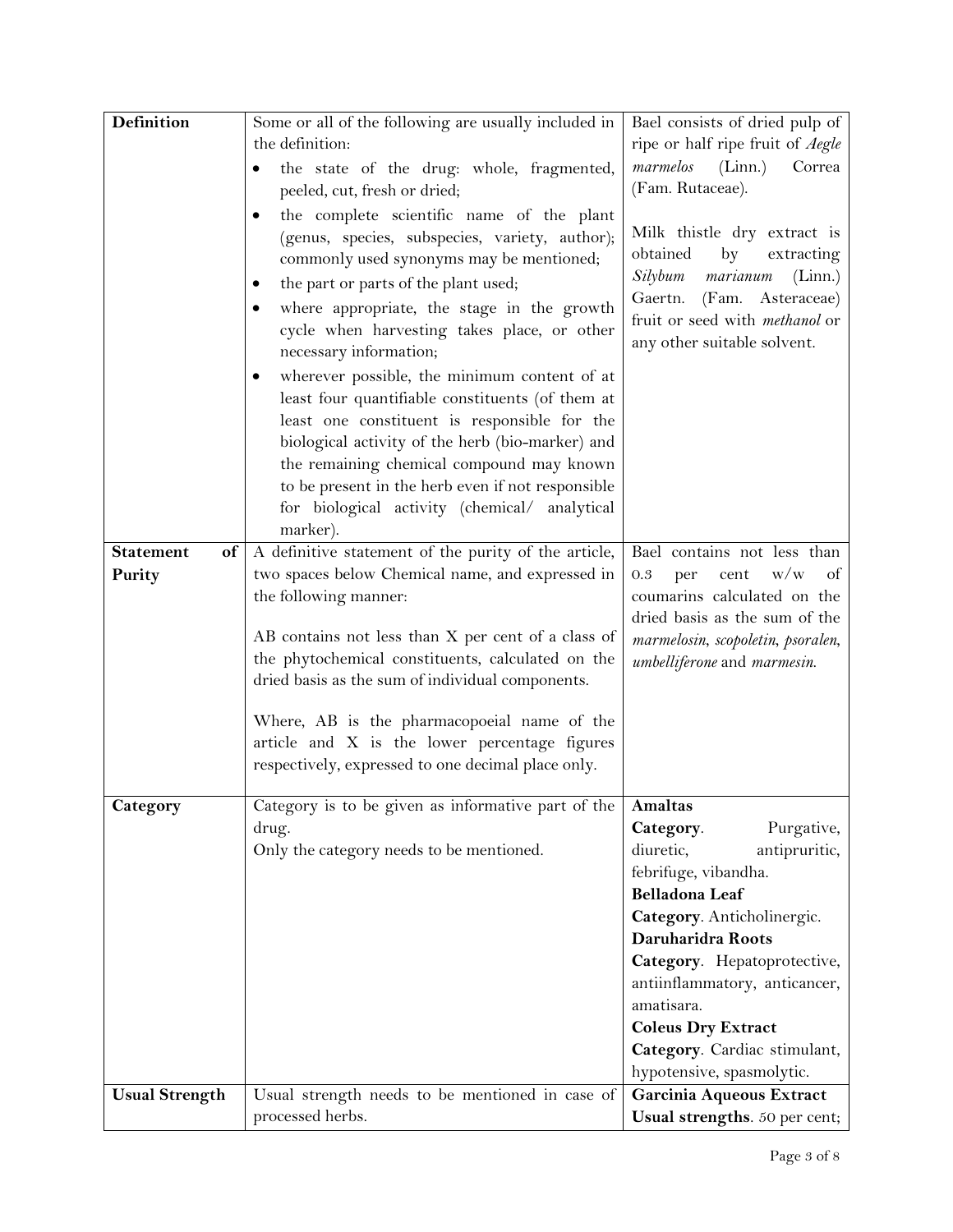|                |                                                                                                | 60 per cent w/w.                                                  |
|----------------|------------------------------------------------------------------------------------------------|-------------------------------------------------------------------|
|                |                                                                                                | Haritaki Extract                                                  |
|                |                                                                                                | Usual strength. 15 per cent                                       |
|                |                                                                                                | $W/W$ .                                                           |
| Description    | A brief description of the organoleptic characters of                                          | <b>Amaltas</b>                                                    |
|                | the drug such as colour, odour, taste etc.                                                     | Description. Pulp is dark                                         |
|                |                                                                                                | brown, sticky, sweet and                                          |
|                |                                                                                                | mucilaginous;<br>odour                                            |
|                |                                                                                                | characteristic,<br>somewhat                                       |
|                |                                                                                                | disagreeable.                                                     |
|                |                                                                                                | Haritaki Extract                                                  |
|                |                                                                                                | Description. Light yellowish                                      |
|                |                                                                                                | to yellowish brown powder                                         |
|                |                                                                                                | with odour, characteristic;                                       |
|                |                                                                                                | taste, bitter.                                                    |
| Identification | The purpose of this section is to ensure that article                                          | Bael                                                              |
|                | under examination is in agreement with what is                                                 | $A$ .<br>Macroscopic - Fruit,                                     |
|                | stated in the Definition of the article.                                                       | $sub-globose$ , 5-18 cm in                                        |
|                | All the identifications mentioned below are not                                                | diameter, externally greenish                                     |
|                | necessarily included: some may be absent when                                                  | young, yellowish-<br>when                                         |
|                | they are not feasible or are not significant for the                                           | brown when ripe, rind about                                       |
|                | purpose of identification.                                                                     | 1.5-3 mm thick, hard and                                          |
|                | 1) Macroscopic: The important<br>macroscopic                                                   | woody, surface smooth or                                          |
|                | botanical characteristics of the herbal materials                                              | slightly granular bearing a                                       |
|                | are specified to permit a clear identification.                                                | circular scar at the point of                                     |
|                | Where two or more species of a genus or                                                        | attachment with peduncle,                                         |
|                | subspecies are included in the definition, the                                                 | carpels, 10-15, central, each                                     |
|                | differences, if any, between them should be                                                    | containing several<br>hairy                                       |
|                | indicated.                                                                                     | seeds embedded in yellowish                                       |
|                | Microscopic: It involves gross microscopic<br>2)                                               | extremely<br>brown,<br>sticky                                     |
|                | examination of the drug and it can be used to                                                  | mucilage. Seeds oblong, flat,                                     |
|                | identify the organized/ unorganized drugs by                                                   | woody and having white hair,                                      |
|                | their known histological characters. It is mostly                                              | fresh pulp of ripe fruit,                                         |
|                | used for qualitative evaluation of organized                                                   | brown, of sticky shreads,                                         |
|                | crude drugs in entire and powder forms with                                                    | dried pulp hard and pale to                                       |
|                | help of microscope. It involves<br>using                                                       | dark red in colour, frequently                                    |
|                | microscope for detecting various cellular tissues<br>and their arrangements such as trichomes, | breaks away from the rind<br>during drying, leaving a thin        |
|                | stomata, starch granules and calcium oxalate                                                   | layer attached to it. Odour is                                    |
|                | crystals etc. Crude drug can also be identified                                                |                                                                   |
|                | microscopically by cutting the thin TS                                                         | faintly<br>aromatic,<br>taste,<br>mucilaginous<br>slightly<br>and |
|                | (transverse section)/ LS (Longitudinal section)                                                | astringent.                                                       |
|                | especially in case of wood. Quantitative aspects                                               |                                                                   |
|                | of microscopy include study of stomatal number                                                 | В.<br>Microscopic -<br>Pulp                                       |
|                | and index, palisade ratio, vein-islet number, size                                             | the<br>constitutes<br>mainly                                      |
|                | of starch grains and length of fibers etc.                                                     | mesocarp portion of the fruit                                     |
|                |                                                                                                |                                                                   |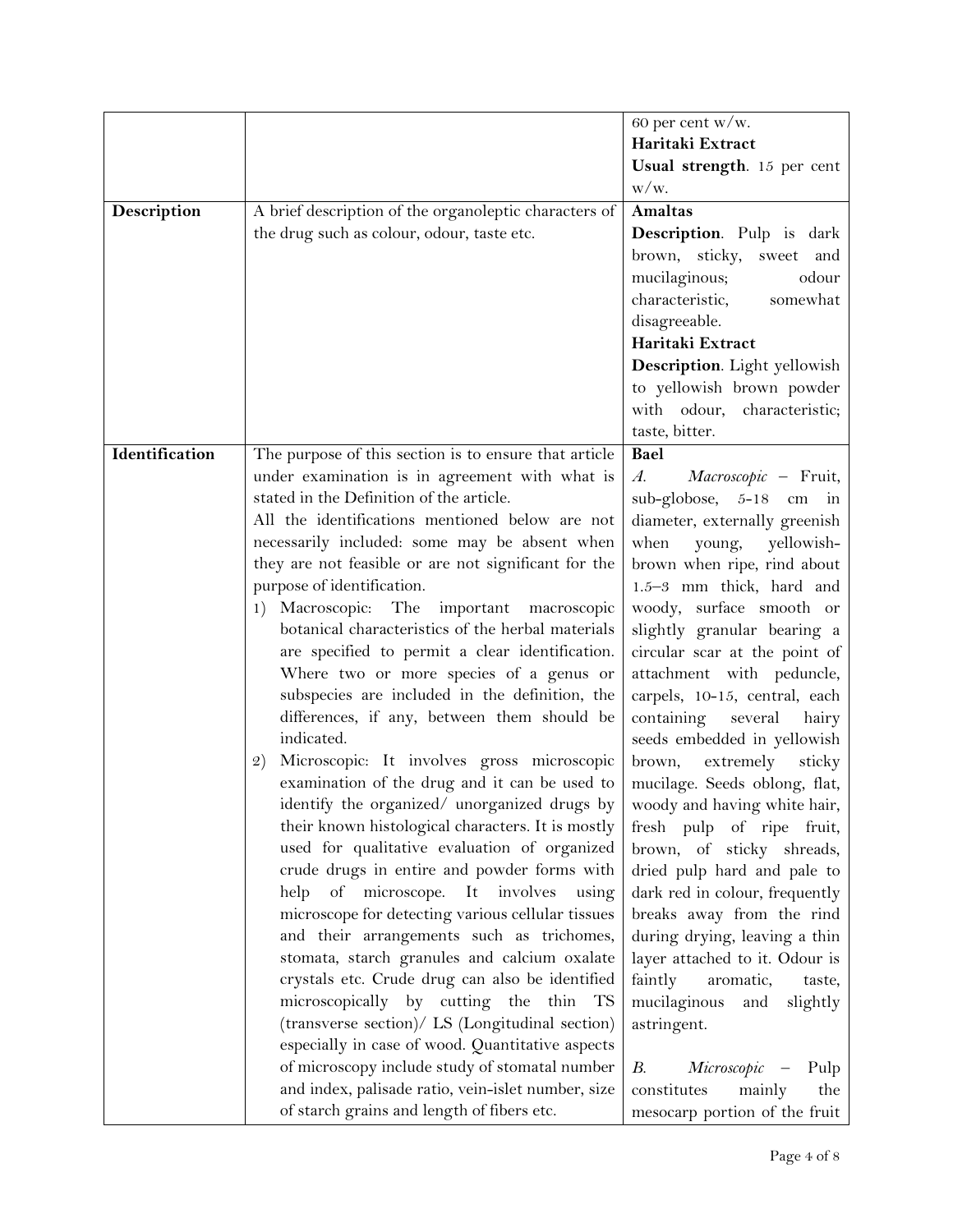|              | TLC/ HPTLC: The method used must be able<br>3)                                                    | devoid of seeds, scattered                                              |
|--------------|---------------------------------------------------------------------------------------------------|-------------------------------------------------------------------------|
|              | to distinguish the material of interest from                                                      | with<br>vascular<br>bundles                                             |
|              | other materials with potential for species                                                        | occasionally<br>getting                                                 |
|              | substitution and suspected adulteration. For                                                      | anastomosing throughout the                                             |
|              | methods of TLC/HPTLC, description must                                                            | parenchymatous tissue of the                                            |
|              | include color and position of the characteristic                                                  | ground mass, the cells of                                               |
|              | bands.                                                                                            | which are varying in the size                                           |
|              |                                                                                                   | and shape. The cells lying                                              |
|              |                                                                                                   | adjacent to the vascular                                                |
|              |                                                                                                   | strands and the central axis                                            |
|              |                                                                                                   | being smaller in size, vascular                                         |
|              |                                                                                                   | bundles are composed of                                                 |
|              |                                                                                                   | vessels, tracheids, fibers and                                          |
|              |                                                                                                   | scalerids.                                                              |
|              | Vessels are bordered pitted thickened while tracheids shows spiral thickening.                    |                                                                         |
|              | Fibers are long and thick walled. Sclereids are mostly rectangular in shape with                  |                                                                         |
|              | broad lumen and beaded thickened walls.                                                           |                                                                         |
|              | C.                                                                                                | Determine by thin layer chromatography (2.4.17), coating the plate with |
|              | silica gel GF254.                                                                                 |                                                                         |
|              | Mobile phase. A mixture of 7 volumes of toluene, 3 volumes of ethyl acetate and                   |                                                                         |
|              | 1volume of glacial acetic acid.                                                                   |                                                                         |
|              | Test solution. Reflux about 2.0 g of the coarsely powdered substance under                        |                                                                         |
|              | examination with 50 ml <i>methanol</i> on a water bath for 15 minutes, cool and filter.           |                                                                         |
|              | Reflux the residue further $2 \times 50$ ml of <i>methanol</i> , cool and filter. Combine all the |                                                                         |
|              | filtrates and concentrate under vacuum to 50.0 ml.                                                |                                                                         |
|              |                                                                                                   |                                                                         |
|              | Reference solution. A 0.01 per cent w/v mix solution of marmelosin RS, scopoletin RS,             |                                                                         |
|              | psoralen RS, umbelliferone RS and marmesin RS in methanol.                                        |                                                                         |
|              | Apply to the plate 10 µl of each solution as bands of 10 mm by 2 mm. Allow the                    |                                                                         |
|              | mobile phase to rise 8 cm. Dry the plate in air and examine under ultraviolet light               |                                                                         |
|              | at 254 nm and 366 nm, spray with anisaldehyde sulphuric acid reagent. Heat the                    |                                                                         |
|              | plate at 105° for 5 minutes and examine in day light. The chromatographic profile                 |                                                                         |
|              | of the test solution is similar to that of the reference solution.                                |                                                                         |
| <b>Tests</b> | Depending on the article few tests may be omitted or specific tests other than this               |                                                                         |
|              | may be performed.                                                                                 |                                                                         |
|              | <b>Raw Herb</b>                                                                                   | <b>Processed Herb</b>                                                   |
|              | Foreign organic matter                                                                            | Total ash                                                               |
|              | Ethanol-soluble extractive                                                                        | Acid-insoluble ash                                                      |
|              | Water-soluble extractive                                                                          | Heavy metals                                                            |
|              | Total ash                                                                                         | Pesticide residues                                                      |
|              | Acid-insoluble ash                                                                                | Aflatoxins                                                              |
|              |                                                                                                   |                                                                         |
|              | Heavy metals                                                                                      | Loss on Drying<br>Microbial contamination                               |
|              | Pesticide residues                                                                                |                                                                         |
|              | Aflatoxins                                                                                        |                                                                         |
|              | Loss on Drying<br>Microbial contamination                                                         |                                                                         |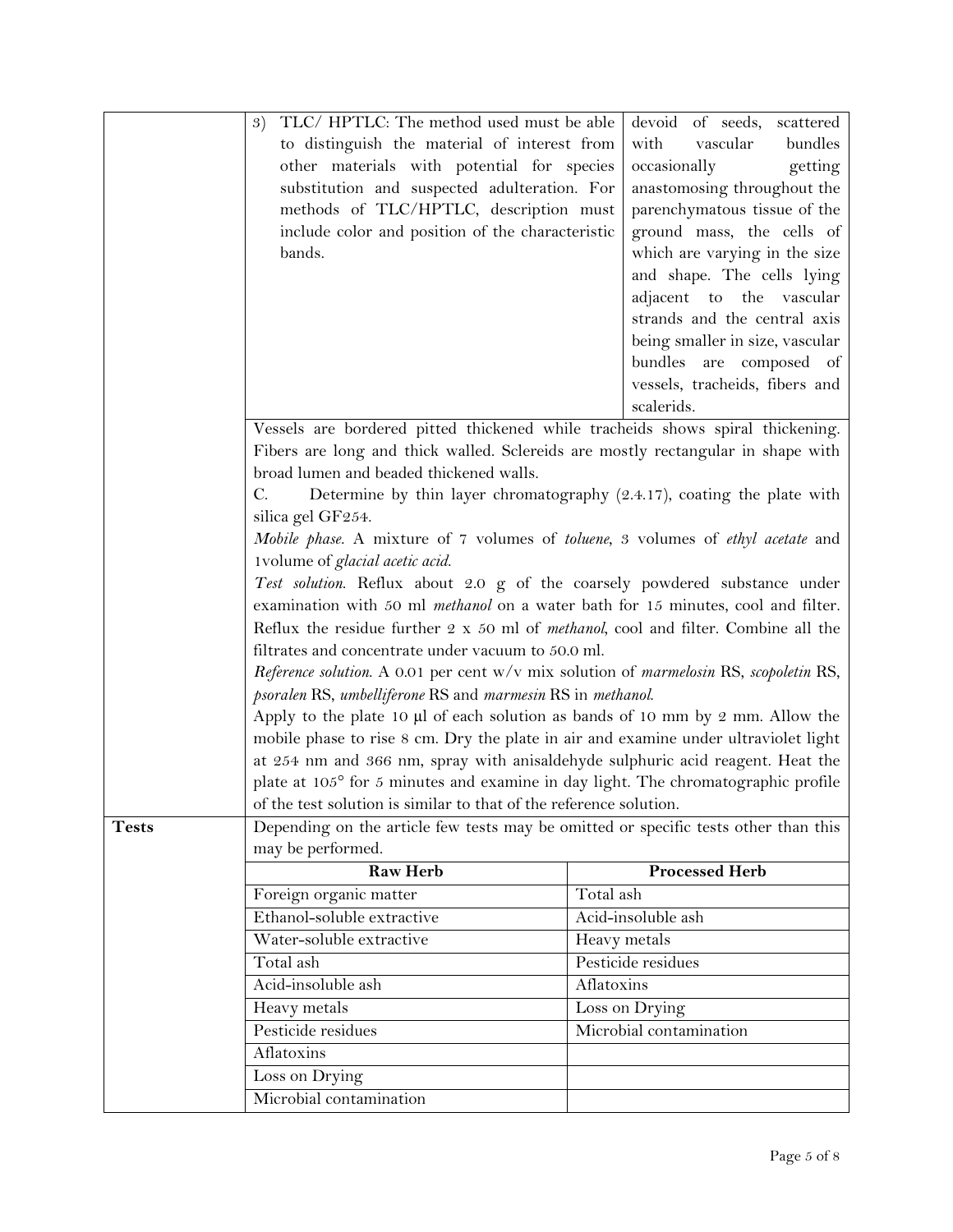| Foreign organic       | Generally a limit of 2% of foreign matter is                                     | Bael                                            |
|-----------------------|----------------------------------------------------------------------------------|-------------------------------------------------|
| matter                | imposed, unless otherwise prescribed in a<br>Foreign organic matter (2.6.1). Not |                                                 |
|                       | specific monograph. Where a limit for                                            | more than 2.0 per cent.                         |
|                       | foreign matter greater than 2% is to be                                          |                                                 |
|                       | prescribed, it is stated in the specific                                         |                                                 |
|                       | monograph with an indication of the type                                         |                                                 |
|                       | of foreign matter. Where necessary, the                                          |                                                 |
|                       | monograph should indicate how the foreign                                        |                                                 |
|                       | matter is identified.                                                            |                                                 |
| Ethanol/water         | This method determines the amount of                                             | Bael                                            |
| soluble               | active constituents extracted with solvents                                      | Ethanol-soluble extractive (2.6.2).             |
| extractive            | from a given amount of herbal material.                                          | Not less than 7.0 per cent.                     |
|                       |                                                                                  | Water-soluble extractive<br>(2.6.3).            |
|                       |                                                                                  | Not less than 45.0 per cent.                    |
| Total ash/Acid-       | The <i>total ash</i> method is designed to                                       | Bael                                            |
| insoluble ash         | measure the total amount of material                                             | Total ash (2.3.19). Not more than 3.0           |
|                       | remaining after ignition.                                                        | per cent.                                       |
|                       | Acid-insoluble ash measures the amount of                                        | Acid-insoluble ash (2.3.19). Not                |
|                       | silica present, especially as sand and                                           | more than 1.0 per cent.                         |
|                       | siliceous earth                                                                  |                                                 |
| <b>Heavy</b> metals   | Usually 1g of material is taken unless                                           | Bael                                            |
|                       | otherwise justified.                                                             | <b>Heavy metals</b> $(2.3.13)$ . 1.0 g complies |
|                       |                                                                                  | with the limit test for heavy metals,           |
|                       |                                                                                  | Method B (20 ppm).                              |
| Pesticide             | The monographs should refer to the                                               | Bael                                            |
| residues              | General chapter 2.6.9 with a statement that                                      | Pesticide residues (2.6.9). Complies            |
|                       | it complies with the pesticide residue tests.                                    | with the pesticide residues tests.              |
| <b>Aflatoxins</b>     | The monographs should refer to the                                               | Bael                                            |
|                       | General chapter 2.6.8 with a statement that                                      | Aflatoxins (2.6.8). Complies with the           |
|                       | it complies with the aflatoxin tests.                                            | aflatoxins tests.                               |
| <b>Loss on Drying</b> | It is the loss of weight expressed as                                            | Bael                                            |
|                       | percentage w/w resulting from water and                                          | Loss on drying (2.4.19). Not more               |
|                       | volatile matter of any kind that can be                                          | than 7.0 per cent, determined on 5.0 g          |
|                       | driven off under specified conditions.                                           | by drying in an oven at 105°.                   |
| Microbial             | The monographs should refer to<br>the                                            | Bael                                            |
| contamination         | General chapter 2.2.9 with a statement that                                      | Microbial<br>contamination<br>(2.2.9).          |
|                       | complies<br>with<br>the<br>microbial<br>it                                       | Complies<br>with<br>the<br>microbial            |
|                       | contamination tests.                                                             | contamination tests.                            |
| Assay                 | By TLC/HPTLC                                                                     | Bhuiamla                                        |
|                       | Determine<br>thin-layer<br>Assay.<br>by                                          | Determine<br>Assay.<br>by<br>liquid             |
|                       | chromatography (2.4.17), coating the plate                                       | chromatography (2.4.14).                        |
|                       | with silica gel GF254.                                                           | Test solution. Reflux about 0.5 g of            |
|                       |                                                                                  | powdered<br>substance<br>under                  |
|                       | By HPLC method                                                                   | examination with 10 ml methanol for             |
|                       | Determine<br>liquid<br>Assay.<br>by                                              | 30-45 minutes, cool and filter. Reflux          |
|                       |                                                                                  | the residue further 2 x 50 ml of                |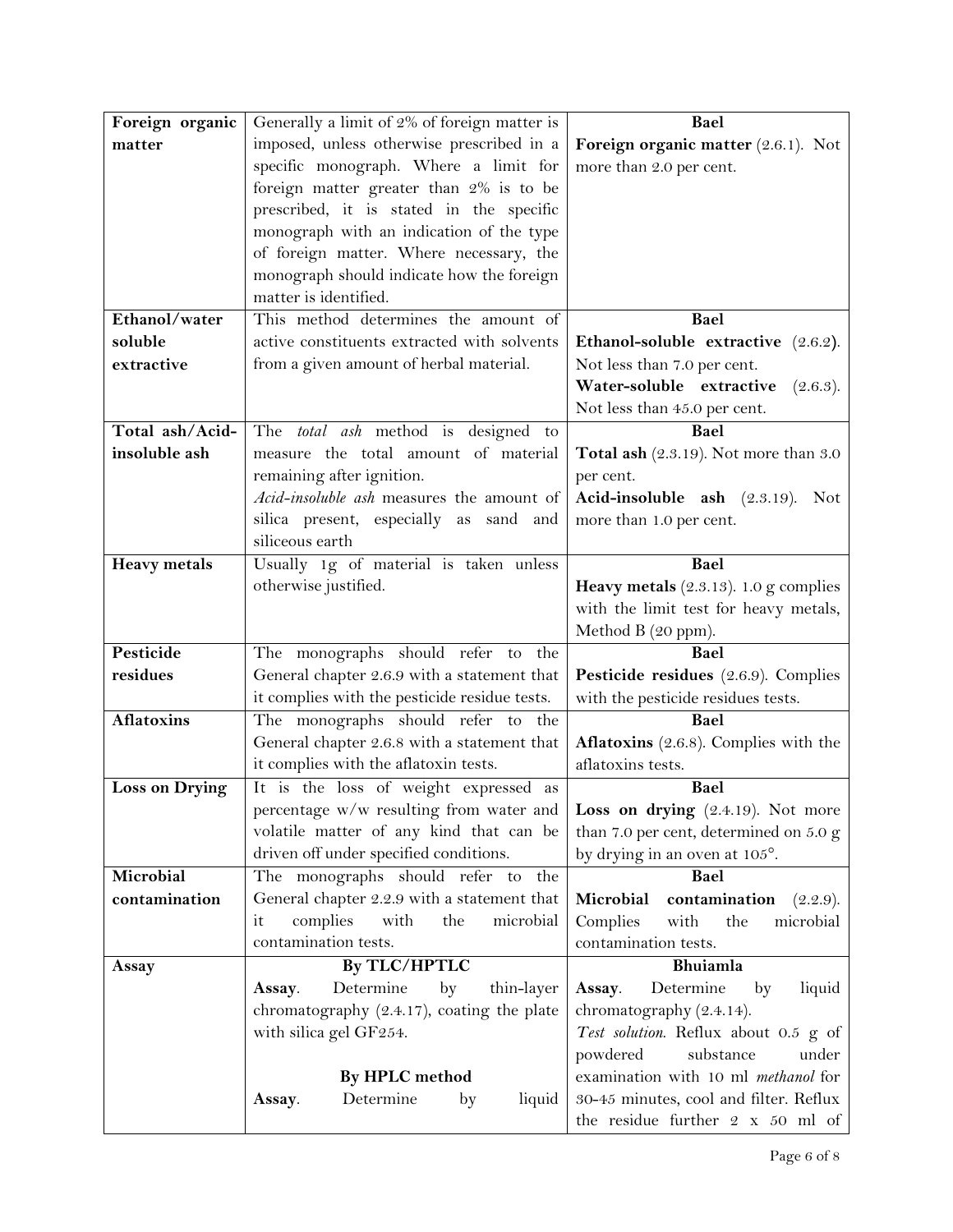|                | chromatography (2.4.14).                                                            | methanol, cool and filter. Combine all                   |
|----------------|-------------------------------------------------------------------------------------|----------------------------------------------------------|
|                | Test solution. Directions for preparing to be                                       | the filtrates and concentrate under                      |
|                | given                                                                               | vacuum to 5.0 ml.                                        |
|                | Reference solution. Directions for preparing                                        | Reference solution. A 0.01 per cent mix                  |
|                | to be given                                                                         | w/v mix solution of <i>phyllanthin</i> RS,               |
|                | Chromatographic system:                                                             | hypophyllanthin RS, nirtetralin RS and                   |
|                | details of the column,                                                              | niranthin RS in methanol.                                |
|                | mobile phase composition and flow<br>٠                                              | Chromatographic system                                   |
|                | rate,                                                                               | a stainless steel Chromolith®                            |
|                | detector and wavelength setting,                                                    | performance RP-18 column 10 cm x                         |
|                | injection device (if any), and                                                      | 4.6 mm packed with octadecylsilane                       |
|                | any other detail.                                                                   | bonded to porous silica $(2 \mu m)$ ,                    |
|                | Note - Commas are to be put after each item                                         | mobile phase: 0.5 per cent                               |
|                | except the last where a full stop is to be                                          | $v/v$ of 1,4 <i>dioxan</i> in a mixture of 40            |
|                | given.                                                                              | volumes of <i>water</i> and 60 volumes of                |
|                | carrying<br>Instructions<br>for<br>out<br>the                                       | methanol,                                                |
|                | determination, including the volumes to be                                          | flow rate: 1 ml per minute,                              |
|                | sequence of injections<br>injected,<br>etc.                                         | spectrophotometer set at 230                             |
|                | Calculate the percentage content of class of                                        | nm,                                                      |
|                | the phytochemical constituents, calculated                                          | injection volume: 10 µl.                                 |
|                | on the dried basis as the sum of individual                                         | Inject the reference solution. The test                  |
|                | components mentioned in the opening                                                 | is not valid unless the relative                         |
|                | purity statement.                                                                   | standard deviation for<br>replicate                      |
|                |                                                                                     | injections is not more than 2.0 per<br>cent.             |
|                |                                                                                     | Inject the reference solution and the                    |
|                |                                                                                     | test solution.                                           |
|                |                                                                                     | Calculate the content of lignans,                        |
|                |                                                                                     | calculated on the dried basis as the                     |
|                |                                                                                     | sum of the <i>phyllanthin</i> , <i>hypophyllanthin</i> , |
|                |                                                                                     | nirtetralin and niranthin.                               |
| <b>Storage</b> | Directions for storing the product with                                             | Storage. Store protected from heat,                      |
|                | particular reference to the nature of the                                           | moisture and against attack by                           |
|                | and<br>temperatures<br>pack<br>storage<br>(as                                       | insects and rodents.                                     |
|                | appropriate) shall be stated.                                                       |                                                          |
| Labelling      | Any specific requirement relating to the                                            | Labelling. The label states<br>the                       |
|                | standard of the product or the storage                                              | strength in terms of the equivalent                      |
|                | directions shall be given.                                                          | amount of gugulsterones (Z and E).                       |
| <b>HPLC</b>    | A HPLC Chromatograms if present shall be incorporated in Volume I of IP.<br>a)      |                                                          |
| Chromatogram   | Separate chromatogram for the Phytochemical Reference Substances (PRS) and<br>b)    |                                                          |
|                | sample under examination should be provided.                                        |                                                          |
|                | The peak of the PRS/ compound under examination shall be labelled<br>$\mathbf{C}$ ) |                                                          |
|                | accordingly in the respective chromatograms. Other peaks that may appear in         |                                                          |
|                | the chromatogram, whose chemical identity is not known, need not be labeled.        |                                                          |
|                | While supplying such HPLC chromatograms please ensure that the<br>$\mathbf{d}$      |                                                          |
|                | chromatogram should; complies with;                                                 |                                                          |